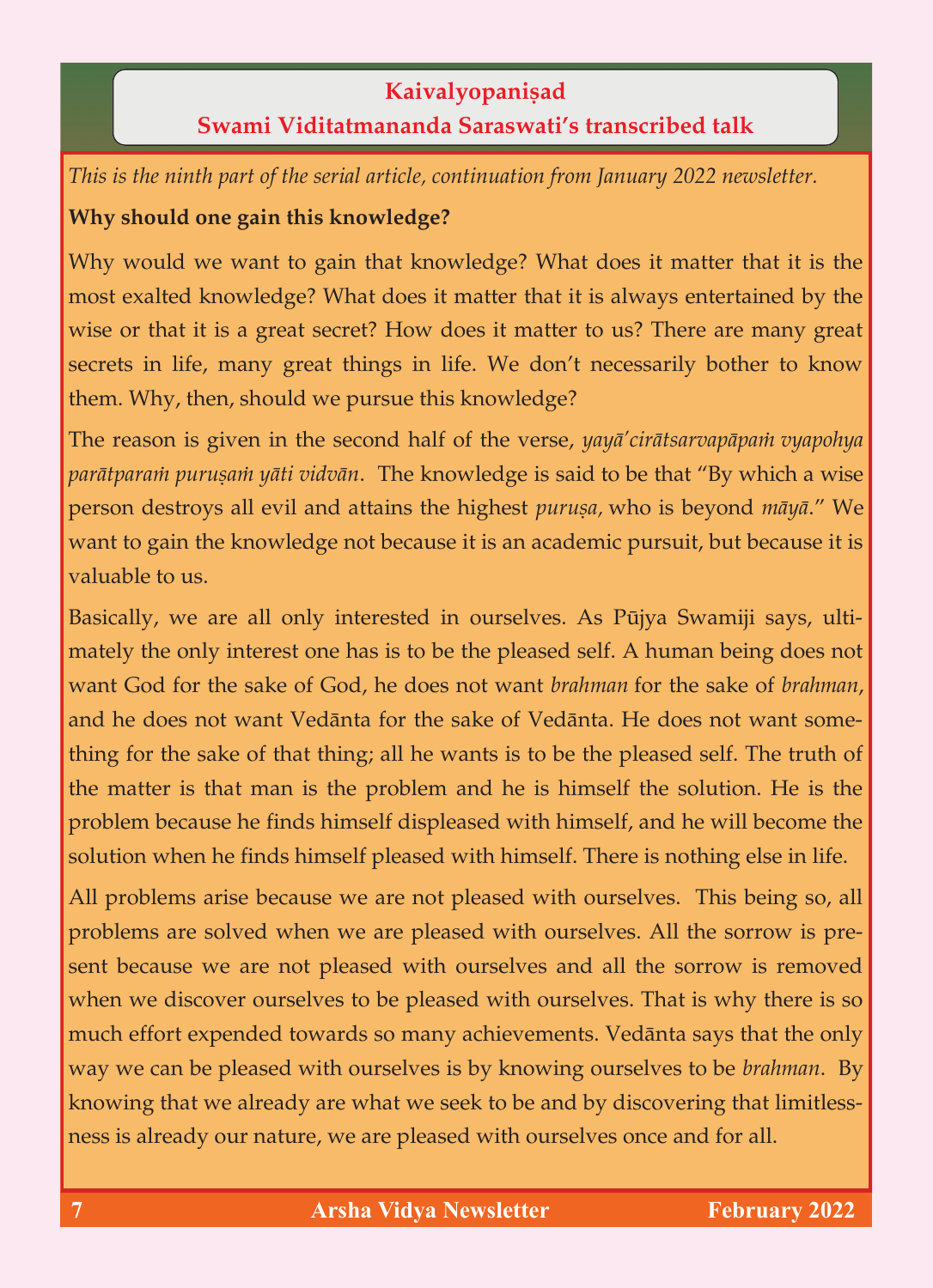## **Knowledge destroys existence of ignorance of ignorance of ignorance of ignorance**

*Sarvapāpam vyapohya* means having crossed all evil. What is evil? Why is there evil? Why is there cruelty in this world? Why is there anger, injustice, and exploitation? These are good questions. When you analyze it, all evil is found to be the product of ignorance. If only we knew what we are, we would never be cruel or unkind. We would never be aggressive or hurtful. If we recognize that we are limitless and complete, the possibility of our being unkind would not arise because we would know everything to be our own selves; after all, we can never be unkind to ourselves. There will be no evil when this knowledge takes place. All the evil in the creation is the product of ignorance. A cruel person is not cruel by choice; he is helplessly cruel. Similarly, the terrorist is helplessly a terrorist, and so on. Ignorance and the false notions and perceptions born of ignorance make a peron. Ignorance and the false notions and perceptions born of ignorance make a person what he is.

 $\alpha$  as the blazing fire turns fire turns fire turns fire turns fire turns fire turns firewood to askes this knowledge that the blazing fire turns fire  $\alpha$ edge turns all the actions to ashes. **The venture of the single structure** is unbecoming. Sin can be described as an act that violates the existing order, called *dharma*. When we violate the order of *dharma*, we violate the harmony, which only means that we violate ourselves. When we perform an action that is in violation of our nature, conflict is created. This is what ignorance does or what ignorance makes us do. Because of ignorance, not only do we not know the true nature of ourselves, but we also take ourselves to be contrary to what we are. It is because of ignorance that we take ourselves to be limited beings and take ourselves to be doers and enjoyers. "One who thinks that he is the agent of action and another  $\frac{d}{dt}$  and  $\frac{d}{dt}$  and  $\frac{d}{dt}$  is the action and another and another and another another another another another another another another another another another another another another another another another anoth who thinks that he is the object of action, both of them do not know."**<sup>2</sup>**

<sup>1</sup> यथैर्घासि समिद्धोऽग्निमेस्मसात्कुरुतेऽजुन । ज्ञानाग्निः सर्वकर्माणि भस्मसात्कुरुते तथा ॥ *yathaidhäàsi samiddho'gnirbhasmasätkurute'rjuna*

\_\_\_\_\_\_\_\_\_\_\_\_\_\_\_\_\_\_

*jïänägniù sarvakarmäëi bhasmasätkurute tathä (BG 4.37)*

<sup>2</sup> य एनं वेत्ति हन्तारं यश्चैनं मन्यते हतम्। उभौ तौ न विजानीतो नायं हन्ति न हन्यते ॥ *ya enaà vetti hantäraà yaçcainaà manyate hatam ubhau tau na vijänéto näyaà hanti na hanyate (BG 2.19)*

**8 Arsha Vidya Newsletter February 2022**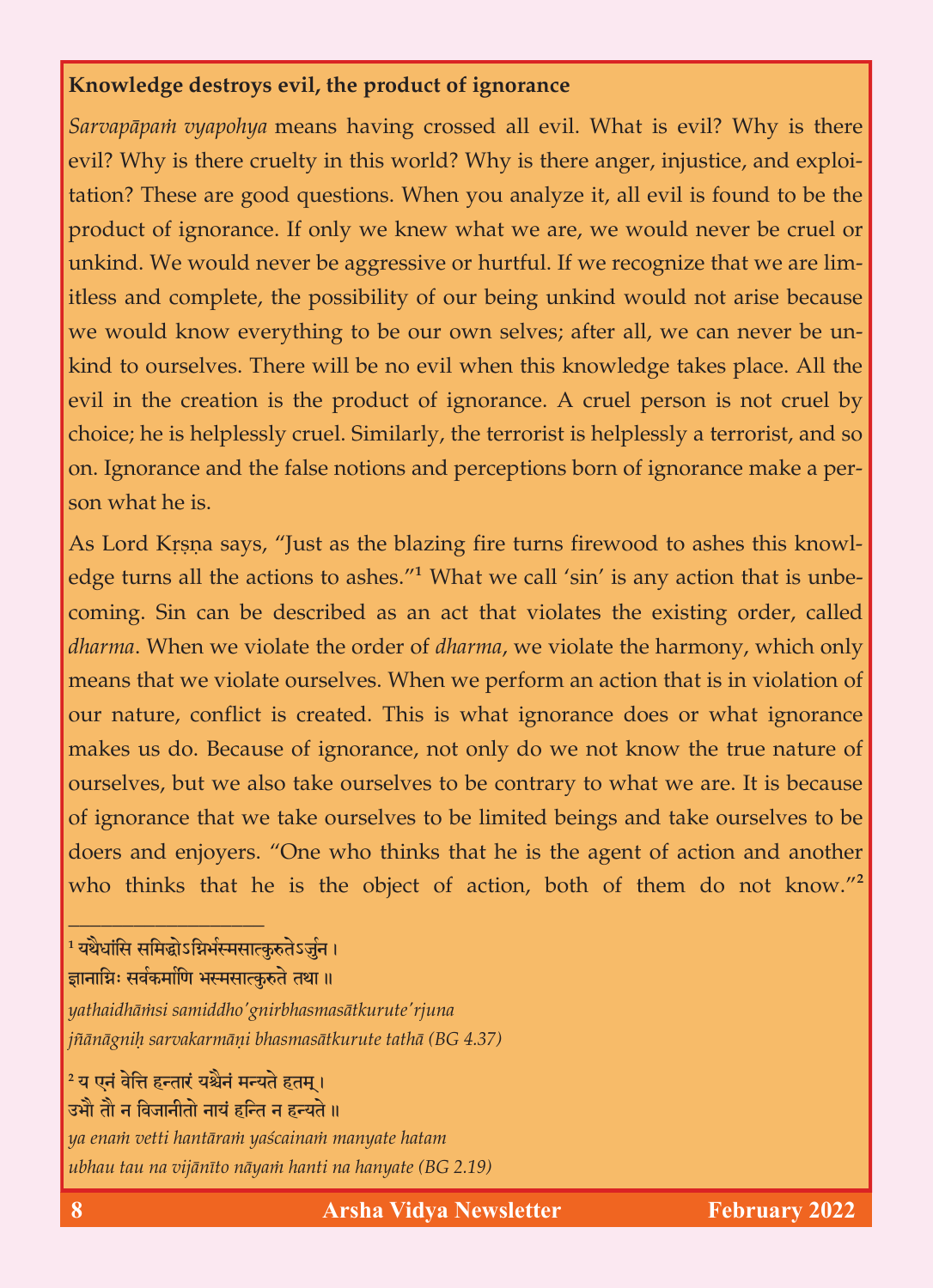We are born with the conclusions that we are the *kartā* or doer and the *bhoktā* or enjoyer, and, therefore, suffer from a sense of guilt and hurt. It is that which makes us think of ourselves as limited, helpless or hapless individuals. makes us think of ourselves as limited, helpless individuals. The limited, helpless individuals individuals.

That the limitless person takes himself or herself to be limited is truly the 'original sin.' Such ignorance results in constant self-denial, which leads to self-nonacceptance, self-rejection, and self-condemnation. That is what Vedānta would acceptance, self-rejection, and self-condemnation, and self-condemnation. The is what  $\frac{1}{2}$ call sin or *päpa.***<sup>3</sup>** becoming a beggar. Even though *ānanda* or wholeness is our very nature, we become the seekers of happiness. That amounts to insulting ourselves, denying ourselves. It is like a millionaire, who, under the effect of intoxication, forgets his identity. The man lies drunk on the roadside near a gutter, begging like a pauper. Such a wealthy person as he is begging because he does not know himself! Similarly, the human being assumes a state of helpless existence and is constantly begging, "Please give me happiness; please give me love; please help me, please accept me." This is nothing short of self-denial and a violation of oneself and can be  $\alpha$  This is nothing short of self-denial and a violation of oneself and can be violated and can be violated and can be violated and can be violated and can be violated and can be violated and can be violated and can be v

All external violence originates from the violence that goes on within. The pri-<br>mary violence is the inner violation of the self on account of ignorance, which then expresses as violence in one's interactions and evil behavior in the world outside. Therefore, what we call evil, such as kāma or lust, krodha or anger, and lobha or greed are products of ignorance. It is ignorance that results in the self-denial that causes all the problems of human beings. It is the behavior born of such ignorance that is responsible for all the pain or unhappiness in the world. that is responsible for all the pain or unhappiness in the world.

*Yayä* means by which. It indicates that sin is completely destroyed by *brahmavidyä*, the knowledge of *brahman,* the knowledge that one is *brahman*. One is then

\_\_\_\_\_\_\_\_\_\_\_\_\_\_\_\_\_\_

<sup>&</sup>lt;sup>3</sup>योऽन्यथा सन्तमात्मात्मानमन्यथा प्रतिपाद्यते ।

किं तेन न कृतं पापं चोरेणात्मापहारिणा ।।

*yo'nyathä santamätmänamanyathä pratipädyate*

*kià tena na kåtaà päpaà coreëätmäpahäriëä* One who takes the self that is limitless to be limited, what sin has that thief who has stolen the *ätmä* not committed? (SS 1.33)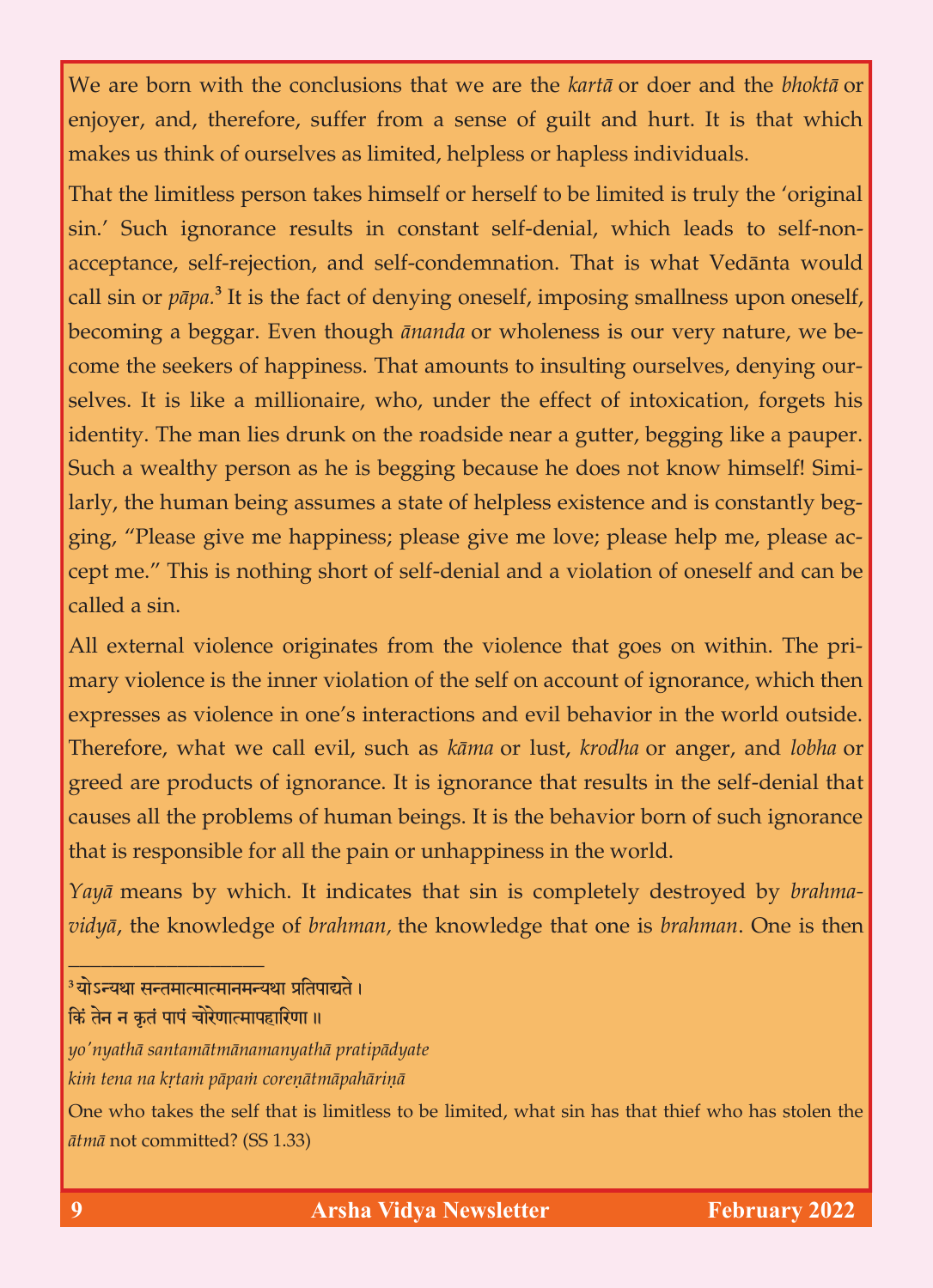no more a limited being; one is limitless. The knowledge removes all the comage comes to an end because the bondage is but a notion. Bondage is not a reality about the self. Therefore, becoming free does not mean that we have to become free of real bondage; it is merely the process of becoming free from the notion of bondage. In the wake of this knowledge, all false perceptions drop off. In the wake of a true perception of oneself, one sees that one is limitless, one-without-asecond and non-dual, free from any lack, and boundless. Upon gaining this knowledge, all sense of smallness disappears, all dissatisfaction with oneself disknowledge, all sense of smallness disappears, all disappears, all discatisfaction with ones experience of the  $\alpha$ appears, and all desire to become someone or something else disappears.

The Brhadāranyaka Upaniṣad<sup>4</sup> asks what desires could possibly remain when one gains this knowledge, because the desirer himself does not remain. In a dream, the dreamer is and so there is a sense of desire. Upon awakening, however, how can the dream desires remain when the dreamer himself is no more? Desire is there as long as there is a sense of smallness. When that goes away in the knowledge that one is limitless and non dual, neither the desirer nor the object of desire remains. What remains is one, pūrņam eva avasisyate, one wholeness, completeness alone, What remains is one, *pürëam eva avaçiñyate*, one wholeness, completeness alone, remains**<sup>5</sup>** . Such is the perception of the wise person. All negativities, which are

products of false perception, drop off*, vyapohya,* before long, *achirät*. quest. The student knows exactly what he wants, because he must have really  $\frac{1}{2}$  and studient knows exactly whose health he must have really he must have really he must have really have really have really have really have really have really have really have really have really have really hav thought about things. In the Kena Upani<del>sad</del> *manah*, "Impelled by whom does the mind go toward its objects?" Most of us *manaù,* "Impelled by whom does the mind go toward its objects?" Most of us

#### <sup>4</sup>आत्मानं चेद्विजानीयादयमस्मीति पुरुषः । किमिच्छन्कस्य कामाय शरीरमनुसंज्वरेत् ॥

\_\_\_\_\_\_\_\_\_\_\_\_\_\_\_\_\_\_

*ätmänaà cedvijänéyädayamasméti püruñaù kimicchankasya kämäya çaréramanusaïjvaret*

 $\frac{1}{2}$  and  $\frac{1}{2}$  and  $\frac{1}{2}$  and  $\frac{1}{2}$  and  $\frac{1}{2}$  and  $\frac{1}{2}$  and  $\frac{1}{2}$  and  $\frac{1}{2}$  and  $\frac{1}{2}$  and  $\frac{1}{2}$  and  $\frac{1}{2}$  and  $\frac{1}{2}$  and  $\frac{1}{2}$  and  $\frac{1}{2}$  and  $\frac{1}{2}$  and  $\frac{1}{2}$  a he be afflicted in the wake of the body? (Br.Up. 4.4.12)

**<sup>5</sup>**Bå.Up. 5.1.1

**<sup>6</sup>**Ke.Up. 1.1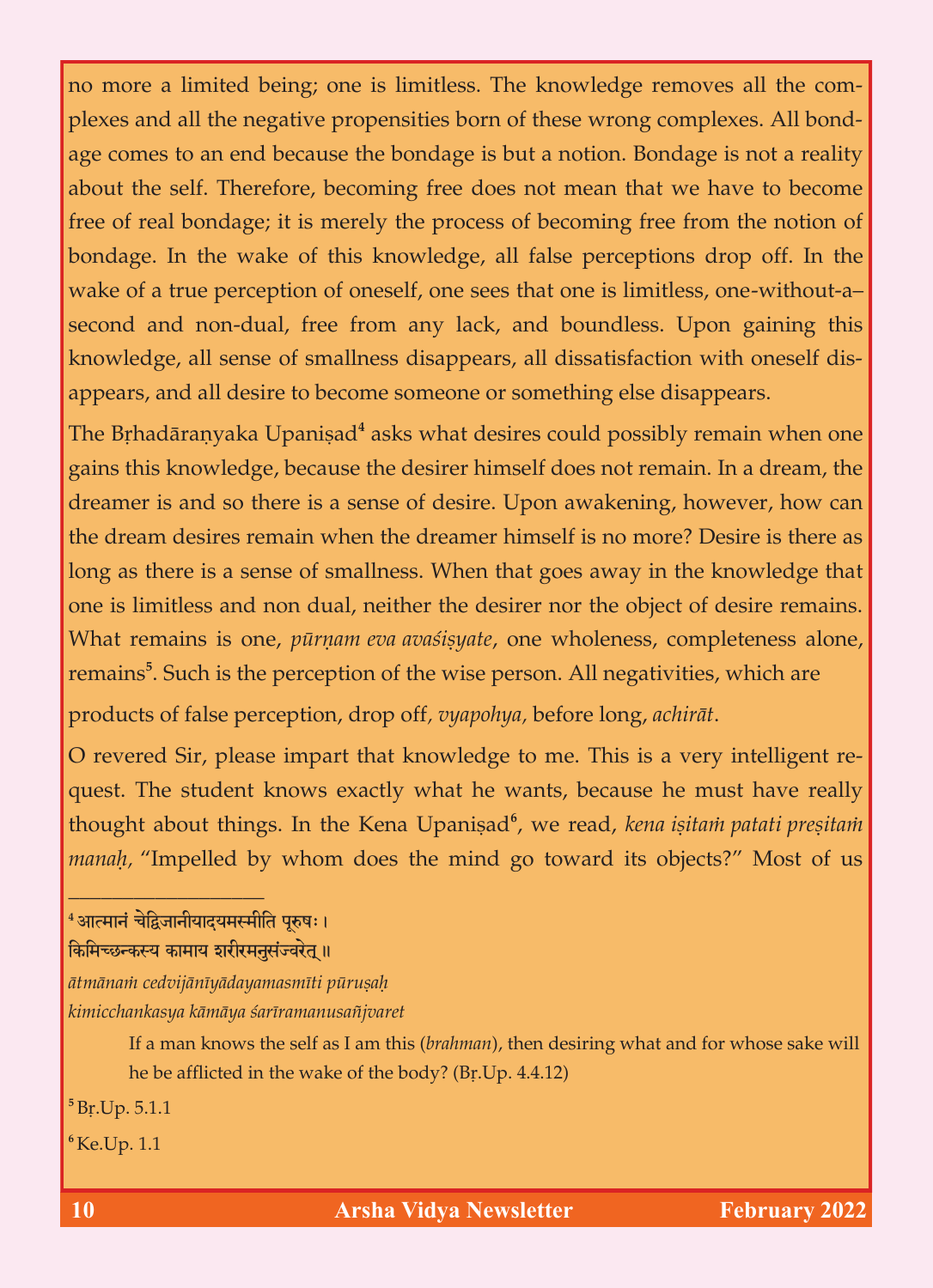would not even think of the question, taking for granted that the mind just thinks<br>and it is not a big deal. But the question of the student shows some prior reflection that there is perhaps someone or something behind the mind. Who is that? that there is perhaps some or some or some or some or some or some or some or some or some or some or some or

*Jijñāsā* or the desire on the part of the student to know the truth is very important.<br>Vedānta gives great importance not to questioning, but to the asking of questions. The *sastra* says very clearly that this knowledge should not be imparted to one The *çästra* says very clearly that this knowledge should not be imparted to one who does not seek the knowledge, to one who does not ask for it.**<sup>7</sup>**

Why do we consider the act of formally asking for the knowledge to be important? Well, it is not a mere act of formality. When a person asks for it, it shows that the has a value for it and that he has thought about it. It is apparent that he must have gone through a lot of inner struggle or inquiry and not found a satisfactory answer and also that he, at the same time, cannot remain without the answer either. Therefore, he goes to the teacher. That is why *pariprasna*, the allencompassing question, becomes very important. Here the student wants the encompassing question, becomes very important. Here the student wants the knowledge of *brahman* so that he can become free from sorrow once and for all and attain unsurpassable happiness.

*Parātparam puruṣam yāti vidvān,* the knower of the truth attains the highest *puruṣa*. The word *puruṣa* shows the oneness between the *jīva* and *brahman*. It is derived from the root  $p\bar{r}$ , which conveys the sense of filling up. Thus, *purusa* means one from the root *pè,* which conveys the sense of filling up. Thus, *puruña* means one

who fills up everything, one who is complete, whole, limitless. In that sense it means *brahman*. In addition, *purusa* is also derived from the word *puri*, which means a city. *Purau sayanāt puruṣaḥ*, the one who dwells in the 'city' of the body is the *purusa*. In that sense, *purusa* means the *jīva*, the self, the one that dwells in the the *puruña*. In that sense, *puruña* means the *jéva,* the self, the one that dwells in the hearts of all. Thus, the word *puruña* means *brahman,* as well as the *jéva*, indicating that they are one.

If *purușa* means whole and limitless, *purușam* yāti means that one attains the limit-<br>less; 'through this knowledge, burning all his sins, the wise person attains the limless; through the through the lim-distribution all his sins, the wise person at the wise person at the limit it steps to as we have seen, the limitial behavior before the limit  $\alpha$ 

\_\_\_\_\_\_\_\_\_\_\_\_\_\_\_\_\_\_

<sup>&</sup>lt;sup>7</sup>नापृष्टः कस्यचित् ब्रुयात् ।

 $n\bar{a}$ prṣṭaḥ kasyacit brūyāt (MS 2.110)